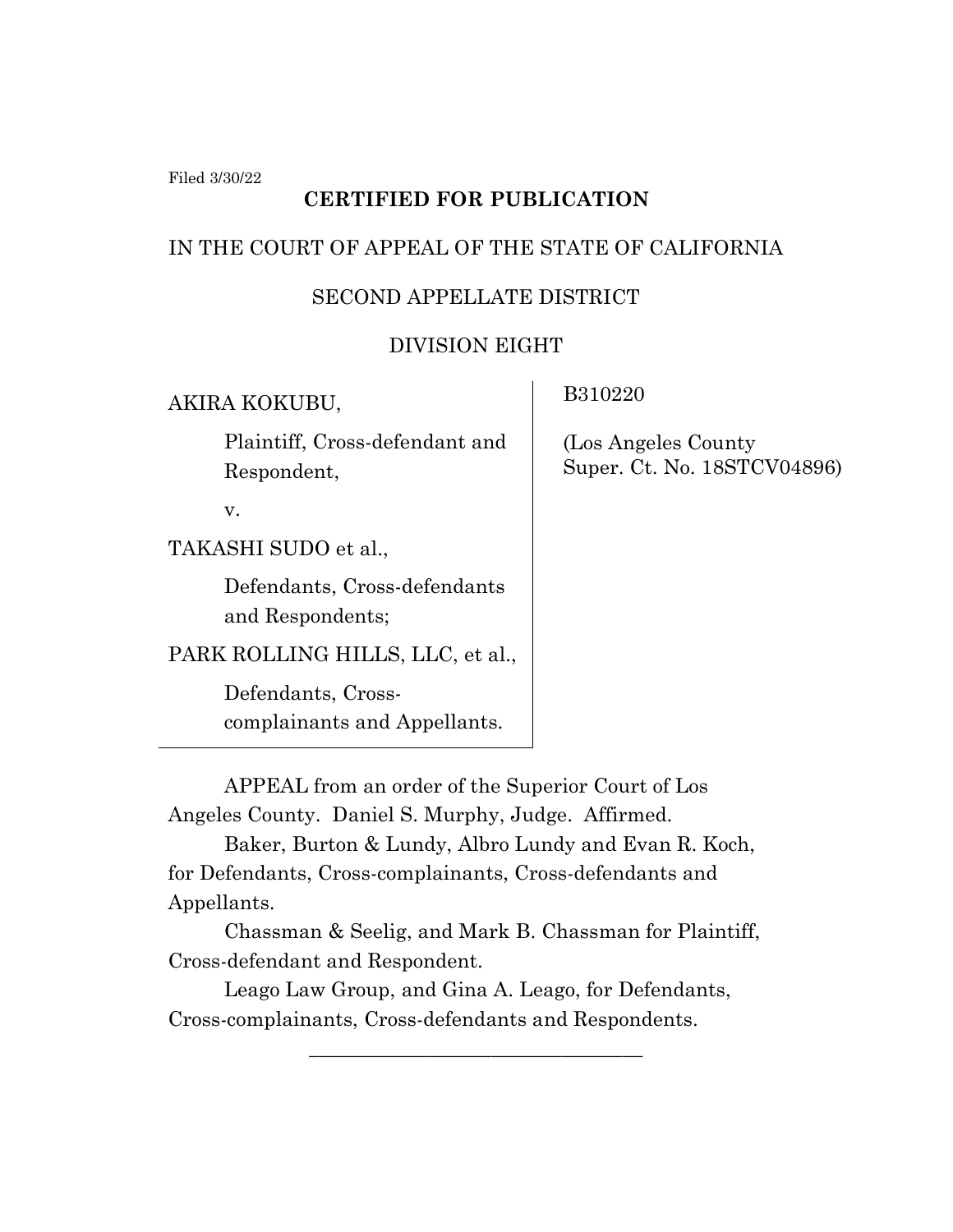#### **INTRODUCTION**

This appeal arises out of a dispute between several investors, whose best-laid plans to exploit a Japanese tax incentive promoting wood frame construction has left them fighting about their respective rights in a decades-old office complex in Los Angeles County*.*

Appellants**<sup>1</sup>** were some of the defendants below. Respondents**<sup>2</sup>** include three other defendants, plus the plaintiff (Kokubu).

Appellants seek reversal of the trial court's order denying their motion to compel arbitration, which they filed more than two years after the lawsuit began. The trial court denied the motion on the basis that Appellants had waived their right to arbitrate by unreasonably delaying their motion, taking actions inconsistent with the right to arbitrate, and depriving Respondents the benefits of arbitration. It also found that the third-party arbitration exception applied, independently warranting denial of the motion. Appellants contend, in relevant part, that: (1) waiver may be found only where the non-movant is prejudiced; (2) the type of prejudice Respondents suffered is

<sup>&</sup>lt;sup>1</sup> The appellants are Beach Front Properties, LLC (BFP); Daniel J. Niemann, Inc.; NPI Beach Front Ventures, LLC; and Park Rolling Hills LLC (collectively, Appellants). Appellants are defendants, cross-complainants, and cross-defendants below.

**<sup>2</sup>** The respondents are Akira Kokubu (Kokubu); Takashi Sudo (Sudo); Tomoko Hamamoto (Hamamoto); and Japan Investments LLC (JI) (collectively, Respondents). Kokubu is the plaintiff and a cross-defendant below. Sudo, Hamamoto, and JI are defendants, cross-complainants, and cross-defendants below.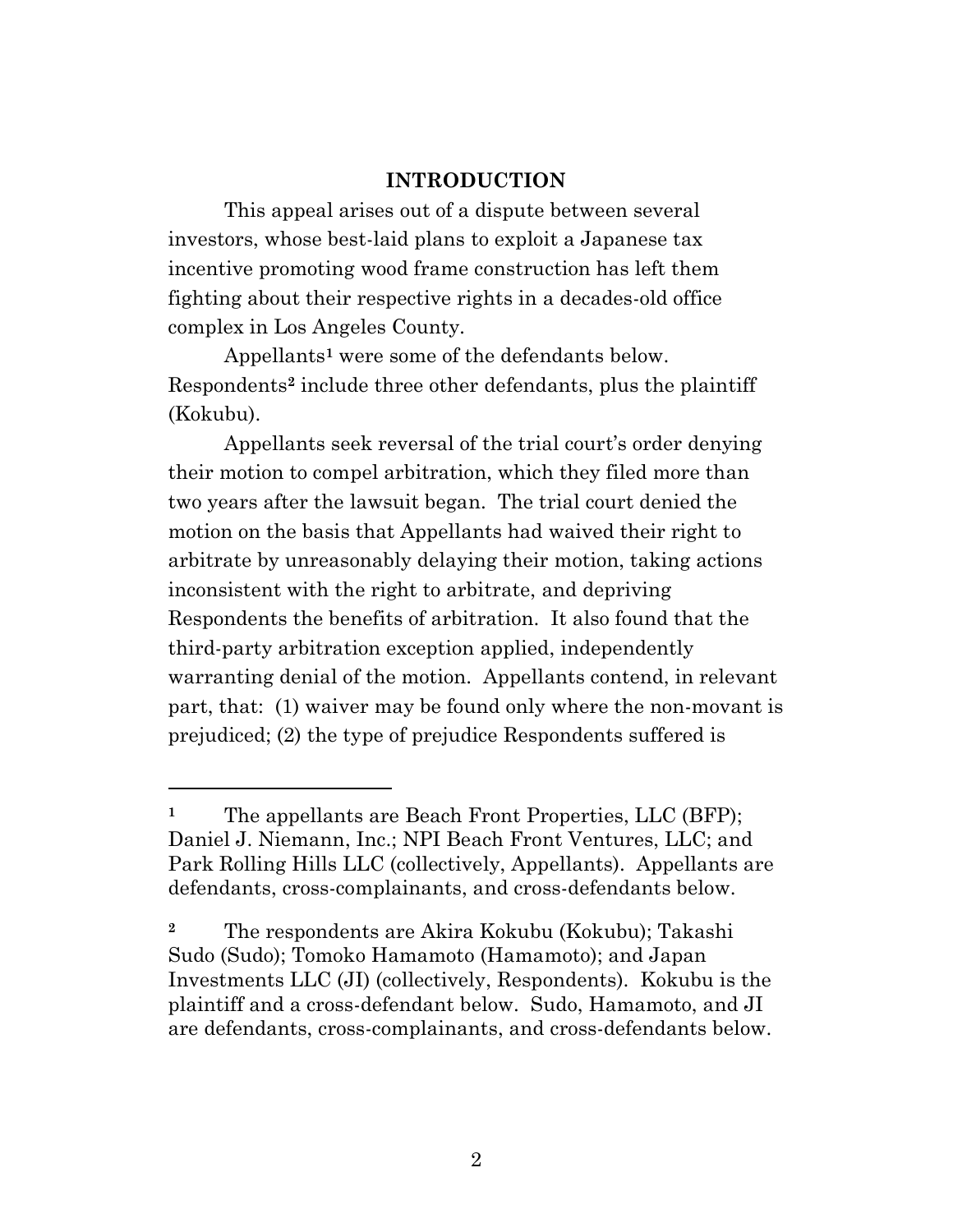inadequate as a matter of law; and (3) Appellants did not act unreasonably or in a manner inconsistent with the right to arbitrate in delaying their motion to compel. We disagree and affirm.**<sup>3</sup>**

#### **BACKGROUND**

Respondents (who the parties refer to as the "Japanese Investors") and two of the Appellants (who the parties refer to, with certain of their affiliates, as the "US Investors") purchased the property in 2006.**<sup>4</sup>** The purchase was financed, in part, by a \$4 million commercial loan secured by a deed of trust. The grant deed reflected ownership by the Respondents, in the aggregate, of 99.01 percent, with Appellants holding the remaining 0.99 percent. A tenancy-in-common agreement (TIC 1) and master lease agreement (MLA 1) entered into at closing afforded the various owners proportionate economic interests that differed from their respective record title shares. The differences between their proportionate economic and title shares were the product of the parties' efforts to maximize the tax benefits to the Japanese investors.

Two years after buying it, Appellants and Respondents refinanced the property with a new \$4 million loan from JPMorgan Chase Bank, N.A. (JP Morgan). In connection with

**<sup>3</sup>** Undesignated statutory references are to the Code of Civil Procedure.

**<sup>4</sup>** To avoid needless and confusing detail, we refer to these groups simply as Appellants and Respondents. We do so even when referring to fewer than all Appellants or Respondents or to Appellants together with one or more of their affiliates, except where further distinction is relevant to our analysis.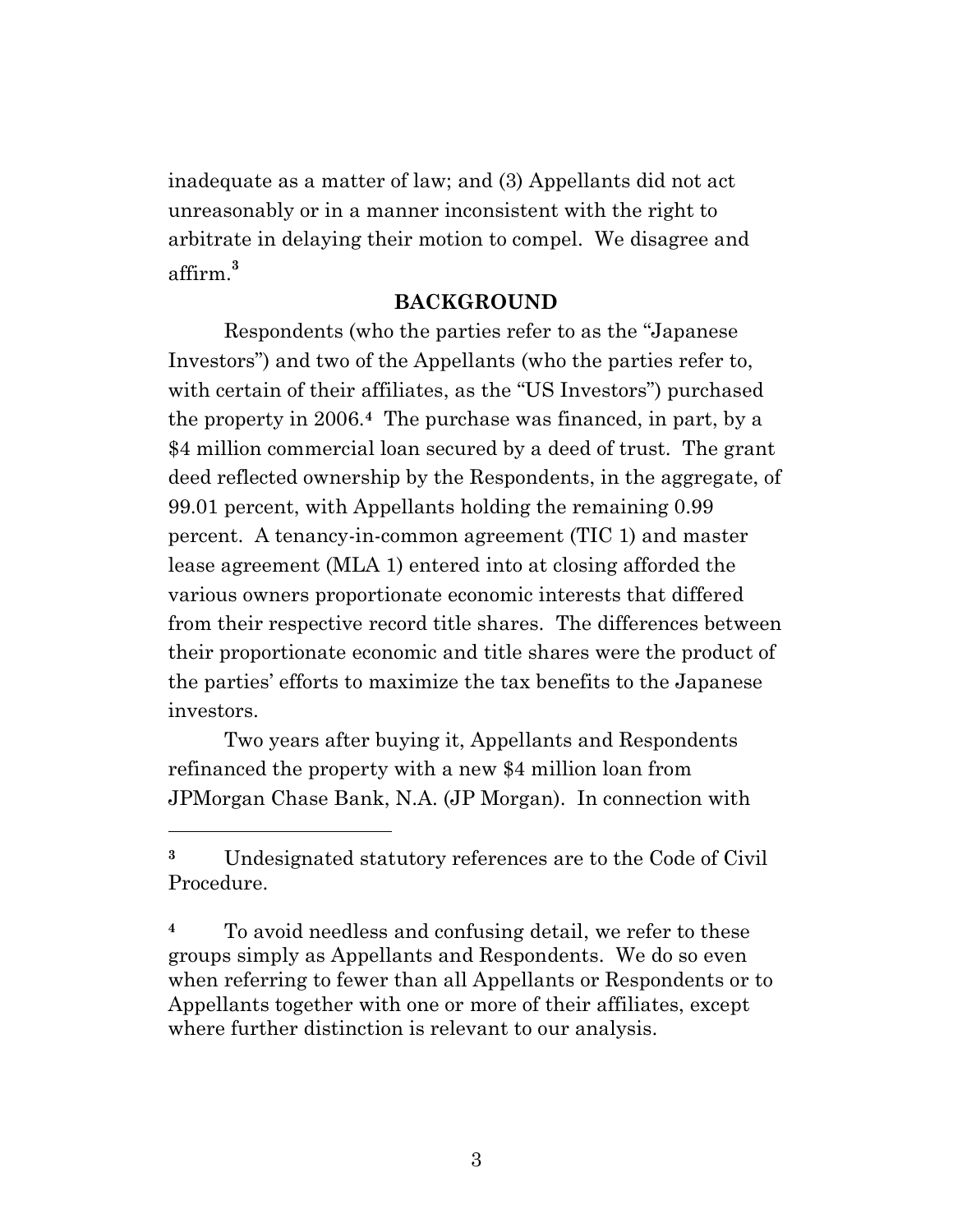the refinance, Respondents contend that they and Appellants entered into a new tenancy-in-common agreement (TIC 2) and a new master lease agreement (MLA 2). Appellants contend that their signatures on those documents are fraudulent.

The dispute over whether the TIC 1 or TIC 2 was operative arose in 2018 in connection with discussions over the sale or refinancing of the property. Appellants maintained that the TIC 1, which entitled them to 49.01 percent of any net sale proceeds, continued to govern, whereas Respondents took the position that the TIC 2 controlled, which would afford Appellants just 0.99 percent of any net sale proceeds.

The economic interests remained unresolved as of the scheduled maturity of the JP Morgan loan. As a result, the Respondents and Appellants defaulted on the loan. JP Morgan issued a notice of default in November 2018 and the Respondents and Appellants failed to cure.

Immediately after the November 2018 default, Respondent Kokubu (the original plaintiff) filed a complaint against Appellants, the other Respondents, and JP Morgan for partition by sale, thereby commencing the action below. Two months later, Kokubu recorded a notice of lis pendens against the property.

In January 2019, Appellants filed a demurrer to Kokubu's complaint. Kokubu filed a first amended complaint in April expanding on his allegations to support the sole partition count. This prompted Appellants to withdraw their demurrer in April and then answer in May. In their answer, Appellants asserted a right to arbitration as an affirmative defense.

In June of 2019, the trustee under the JP Morgan deed of trust noticed a foreclosure sale for the following month. Though the urgency of the threatened sale prompted further discussions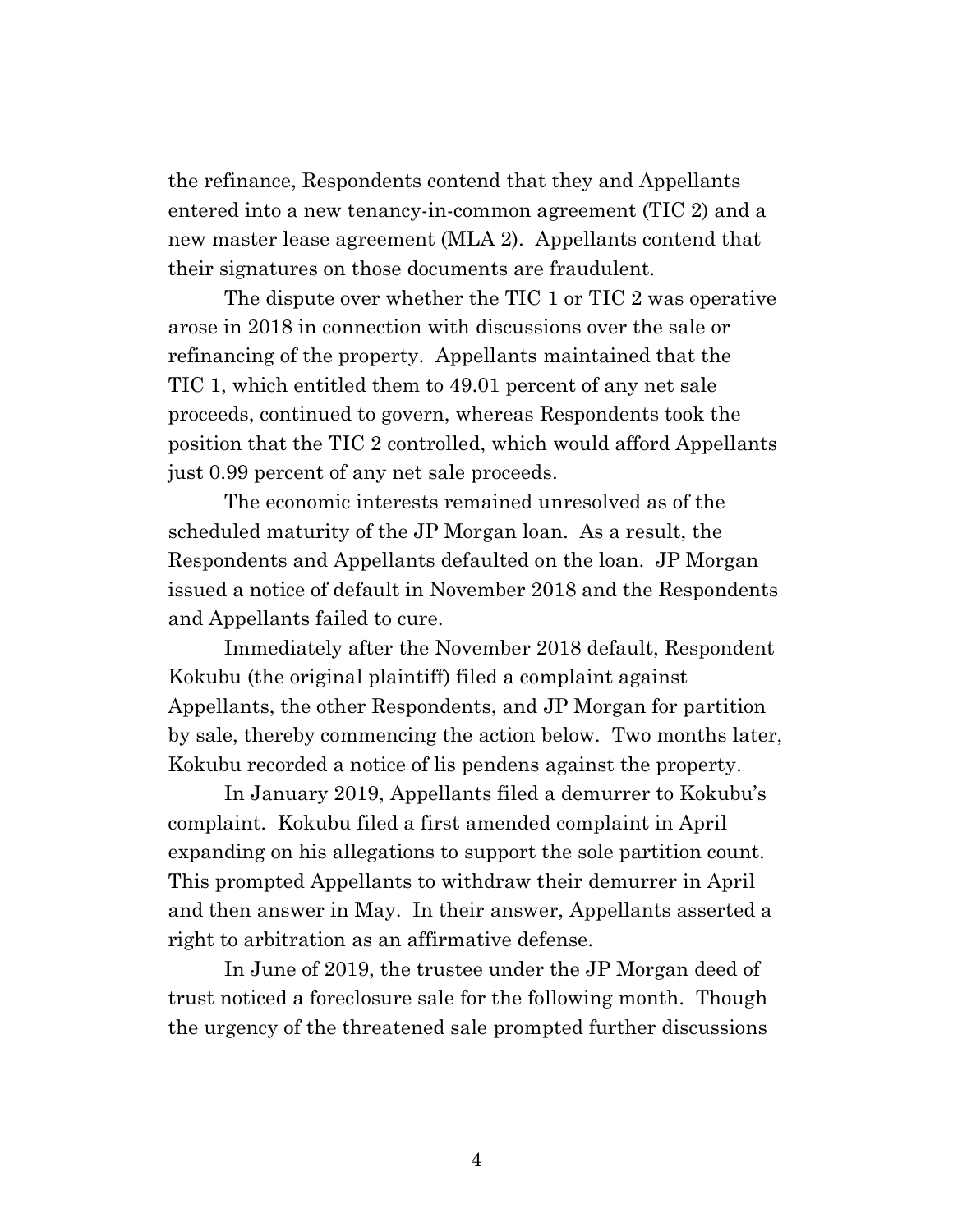between the two sides, they failed to reach an accord.

Just six days before the scheduled trustee's sale, Appellants filed a cross-complaint against Respondents for fraud, breach of contract, concealment, constructive trust, and injunctive relief. They also cross-complained against JP Morgan only for injunctive relief to enjoin the foreclosure sale.

The same day as they filed their cross-complaint, Appellants made a demand for arbitration on Respondents under section 33 of the MLA 1. Appellants contend that they simultaneously sought a stay of the proceedings to permit arbitration. However, this assertion is not supported by the record. Four days after filing their cross-complaint, Appellants filed an ex parte application to enjoin *the trustee's sale* for onehundred and fifty days, explaining that such postponement would "permit the parties to resolve the underlying via arbitration." We find no indication in the record that Appellants sought to stay the court proceedings *en toto* in order to permit arbitration.

The trial court declined to enjoin the trustee's sale but directed the trustee to hold any net proceeds in a blocked account. The sale went forward on July 25, 2019, and Appellant BFP purchased the property for a penny more than the amount necessary to discharge JP Morgan's lien.

When Respondents learned of the result of the trustee's sale, they demanded that Appellant BFP acknowledge their rights in the property. BFP ignored them. On August 2, 2019, Respondents sought an ex parte order prohibiting BFP from transferring the property. However, by the time the matter was heard, BFP had already transferred the property to an affiliate.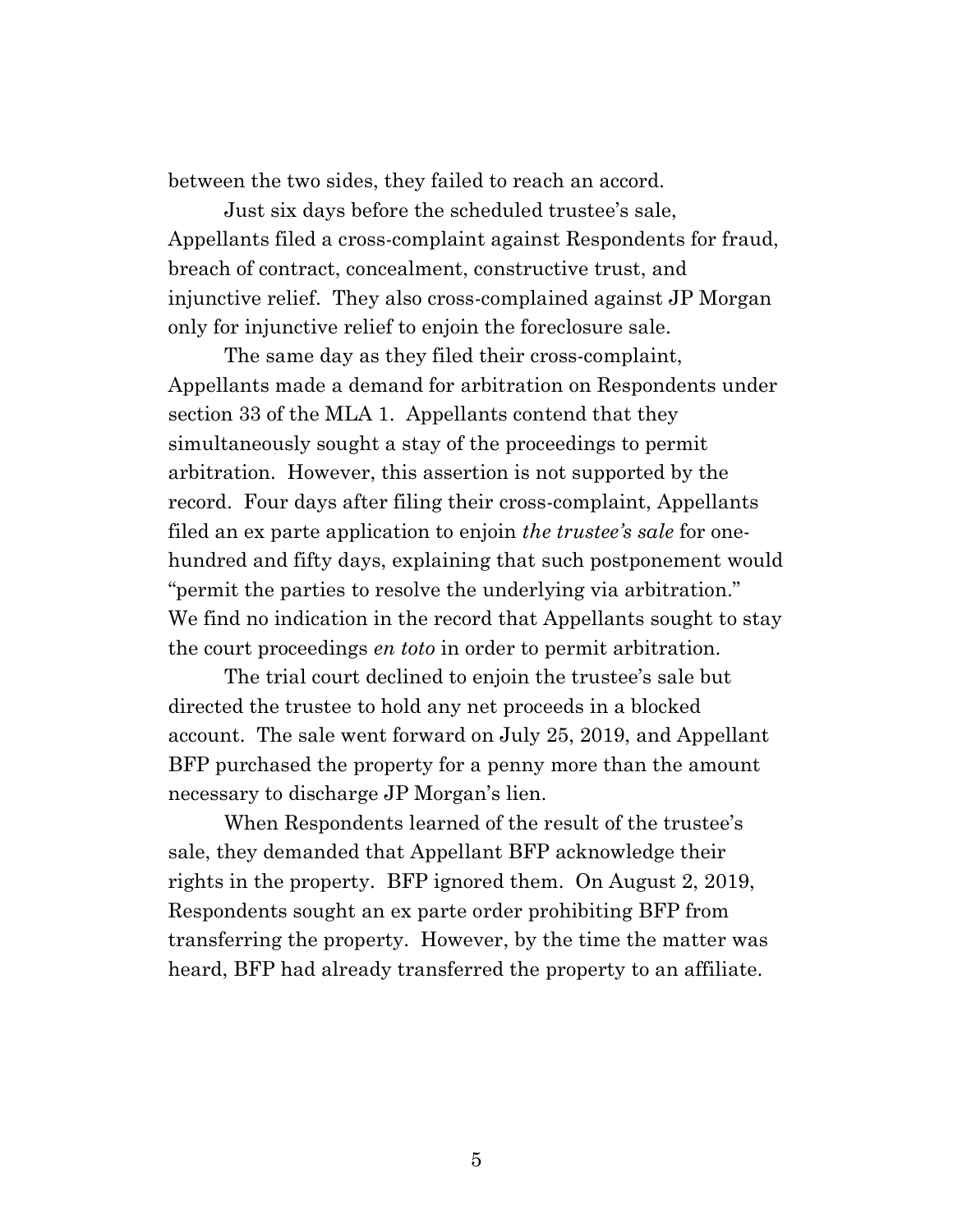On August 6, 2019, Appellants filed a case management statement in the trial court on mandatory form CM-110. Among other things, they demanded a jury trial for their fraud crossclaim, estimated that trial would take seven to ten days, proposed discovery cutoff dates, and provided attorney availability for trial. In section 10.c, where instructed to indicate the ADR processes they were "willing to participate in" or "have agreed to participate in," Appellants checked "Mediation" and "Settlement conference" but *not* "Binding private arbitration." Appellants did separately note that they had "demanded arbitration pursuant to the terms of the [MLA 1]." Later that day, however, Appellants withdrew their demand for arbitration via email to counsel for the Respondents.

The following day, Respondents Sudo, Hamamoto, and JI filed a cross-complaint against Appellants and certain of their affiliates asserting claims including breach of fiduciary duty, fraud, and breach of contract. Also, Sudo, Hamamoto, JI, and certain non-parties filed, and then withdrew, a lis pendens against the property, which Sudo and Hamamoto subsequently refiled.

From the time Appellants withdrew their arbitration demand in August of 2019 until December of 2020, the litigation proceeded without any outward indication that Appellants intended to arbitrate. Indeed, when they filed their October 2019 case management statement, they maintained their jury trial requests, discovery schedule proposals, and non-arbitration ADR preferences from their August 2019 statement, but dropped any reference to their demand to arbitrate. In the intervening months, Appellants refined their pleadings, answered pleadings, sought relief, opposed relief, responded to discovery, and served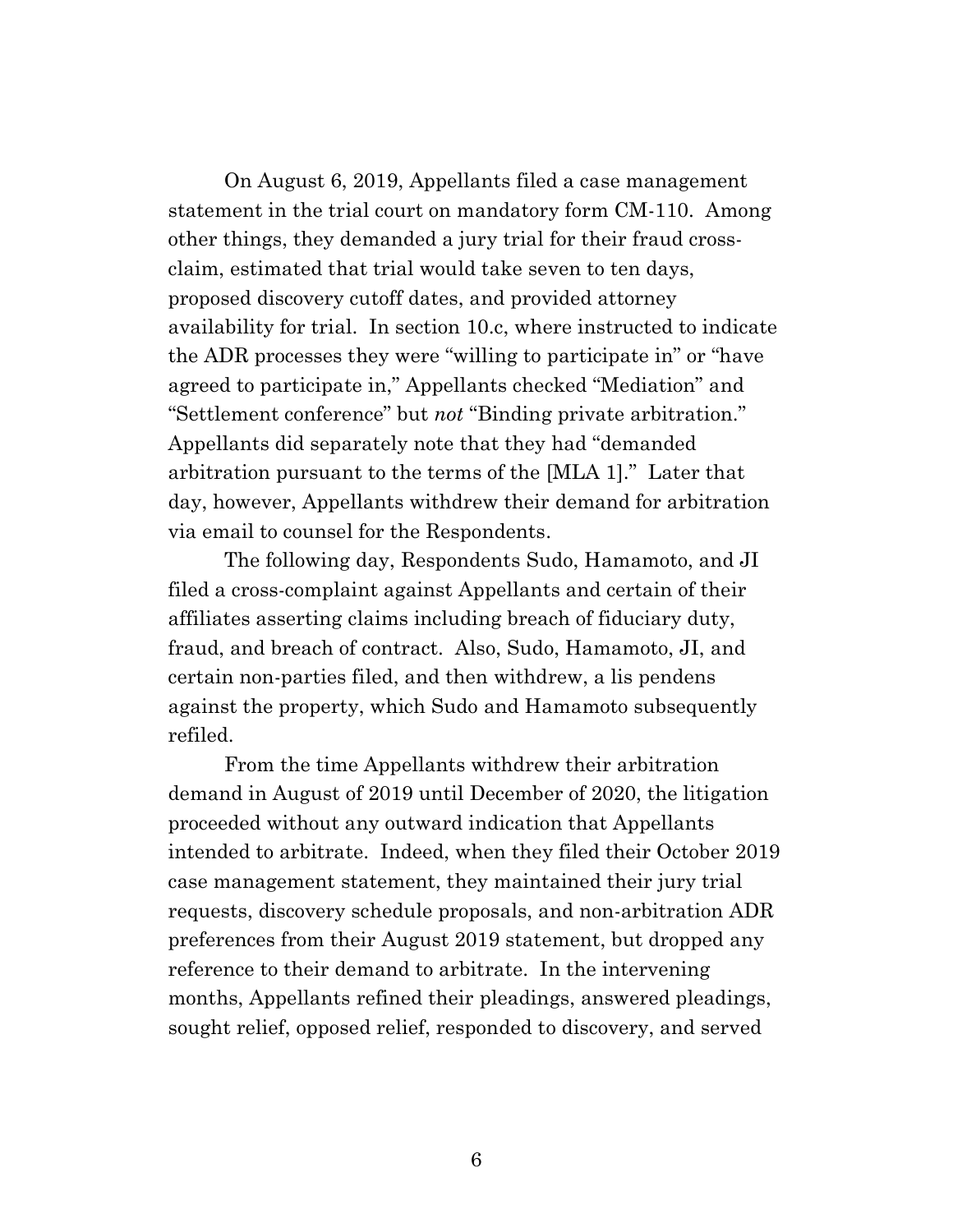(and sought to compel responses to) their own discovery demands. Included in this litigation activity were three separate motions to expunge the lis pendens against the property, the first of which was filed on August 23, 2019, and the last of which was granted (subject to a bond condition Appellants declined to fulfill) on June 24, 2020.

Shortly after the order on the lis pendens, in July 2020, Respondent Kokubu filed a motion for summary adjudication (MSA) of his fraudulent conveyance and partition counts and set the hearing for November 2020. Appellants responded with document requests and deposition notices for mid-August and early September, specifying that the depositions would be taken remotely. The day before the depositions were set to begin, Appellants took them off calendar, explaining that they needed in-person depositions (despite their earlier contrary position) and expressed hope that they could be completed "at some point next year." Weeks after their depositions were originally scheduled to have been completed, Appellants moved ex parte to continue the hearing on the MSA, as well as the trial date, to permit in-person depositions. The court granted the motion and moved the MSA hearing to January 2021 and the trial to July 2021.

At the end of October, Appellants served new notices for depositions in November and December 2020. Ultimately, the first of these was scheduled to go forward on December 9, 2020. However, on December 7, 2020, Appellants filed their motion to compel arbitration and related motion to stay the proceedings. The following day, Appellants again unilaterally took the depositions off calendar the day before the first was set to go forward.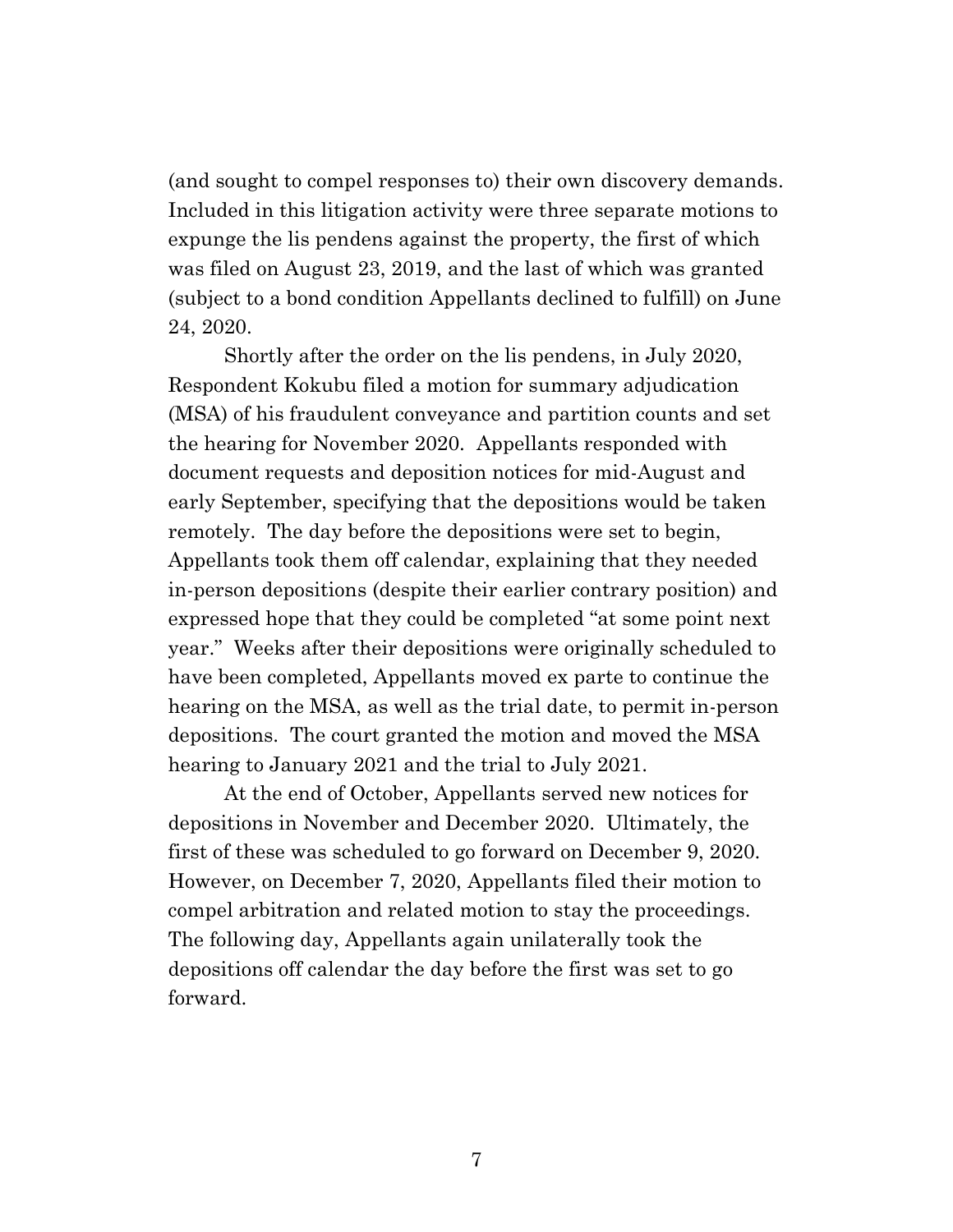On January 8, 2021, the trial court denied the motion to compel arbitration. Its decision rested on two grounds. First, it concluded that Appellants had waived the right to arbitration pursuant to section 1281.2, subdivision (a). Second, it found that the third-party litigation exception in subdivision (c) applied.

This appeal followed, resulting in a stay of the proceedings below pursuant to section 916, subdivision (a). On appeal Respondents requested expedited consideration pursuant to section 1291.2 and the court's inherent authority, which Appellants opposed in part. We granted calendar preference.

#### **DISCUSSION**

#### **I. Standard of Review**

On appeal, a trial court's order enjoys the presumption of correctness. (*Denham v. Superior Court* (1970) 2 Cal.3d 557, 564.) Even if the record reflects that the trial court misunderstood or misapplied the law in reaching its conclusion, it will be affirmed if supported by any legal theory. (*Rappleyea v. Campbell* (1994) 8 Cal.4th 975, 980–981.)

" 'Generally, the determination of waiver is a question of fact, and the trial court's finding, if supported by sufficient evidence, is binding on the appellate court. [Citations.] "When, however, the facts are undisputed and only one inference may reasonably be drawn, the issue is one of law and the reviewing court is not bound by the trial court's ruling." ' [Citation.]" (*Iskanian v. CLS Transportation Los Angeles, LLC* (2014) 59 Cal.4th 348, 375 (*Iskanian*).) When the substantial evidence test applies, a court cannot draw inferences based on "mere speculation or conjecture," but only from evidence that is " 'reasonable . . . , credible, and of solid value.' " (*Kuhn v. Department of General Services* (1994) 22 Cal.App.4th 1627,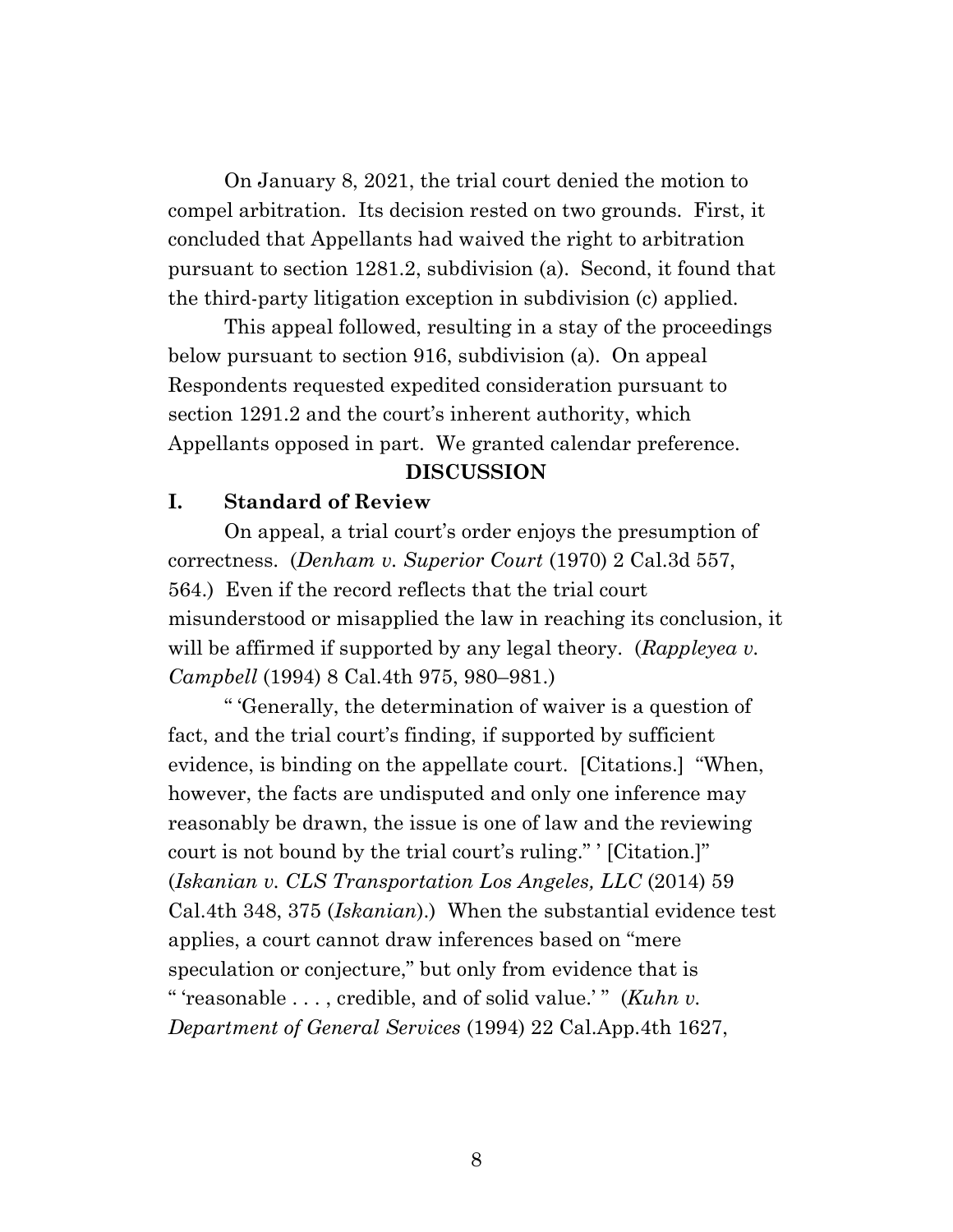1633.) The appellate court may not reverse the trial court's finding of waiver unless the record as a matter of law compels finding nonwaiver. (*Burton v. Cruise* (2010) 190 Cal.App.4th 939, 946 (*Burton*).)

### **II. Arbitrability of the Instant Dispute**

The TIC 1 and MLA 1 each contain arbitration provisions, but they are not the same. As the parties note, the provision in TIC 1 covers only disputes relating to the exercise of a "Buy Sell Option" whereas the disputes covered by the MLA 1 provision reach claims between the "Lessors and the Lessee,"**<sup>5</sup>** which "aris[e] under or in connection with" MLA 1. In asserting their arbitration rights, Appellants do not claim that any "Buy Sell Option" dispute is implicated. Respondents do not dispute that Appellants had arbitration rights before waiving them, but assert that such rights could only arise under the MLA 1 (and not under the TIC 1). Appellants offer no rebuttal to this assertion. On this basis, we accept that the MLA 1 contains the operative arbitration provision which would extend to the underlying dispute in the absence of a waiver.

# **III. The Framework for Determining When a Party Has Waived Its Contractual Right to Arbitrate Is Firmly Established**

At the core of this appeal is a request by Appellants that we declare new rules for, and place new limits on, when a party may be found to have waived its contractual rights to arbitrate. Though they vacillate between describing the law in descriptive and normative terms, Appellants tacitly concede that they are

<sup>&</sup>lt;sup>5</sup> The "Lessors and Lessees" include Appellants and Respondents.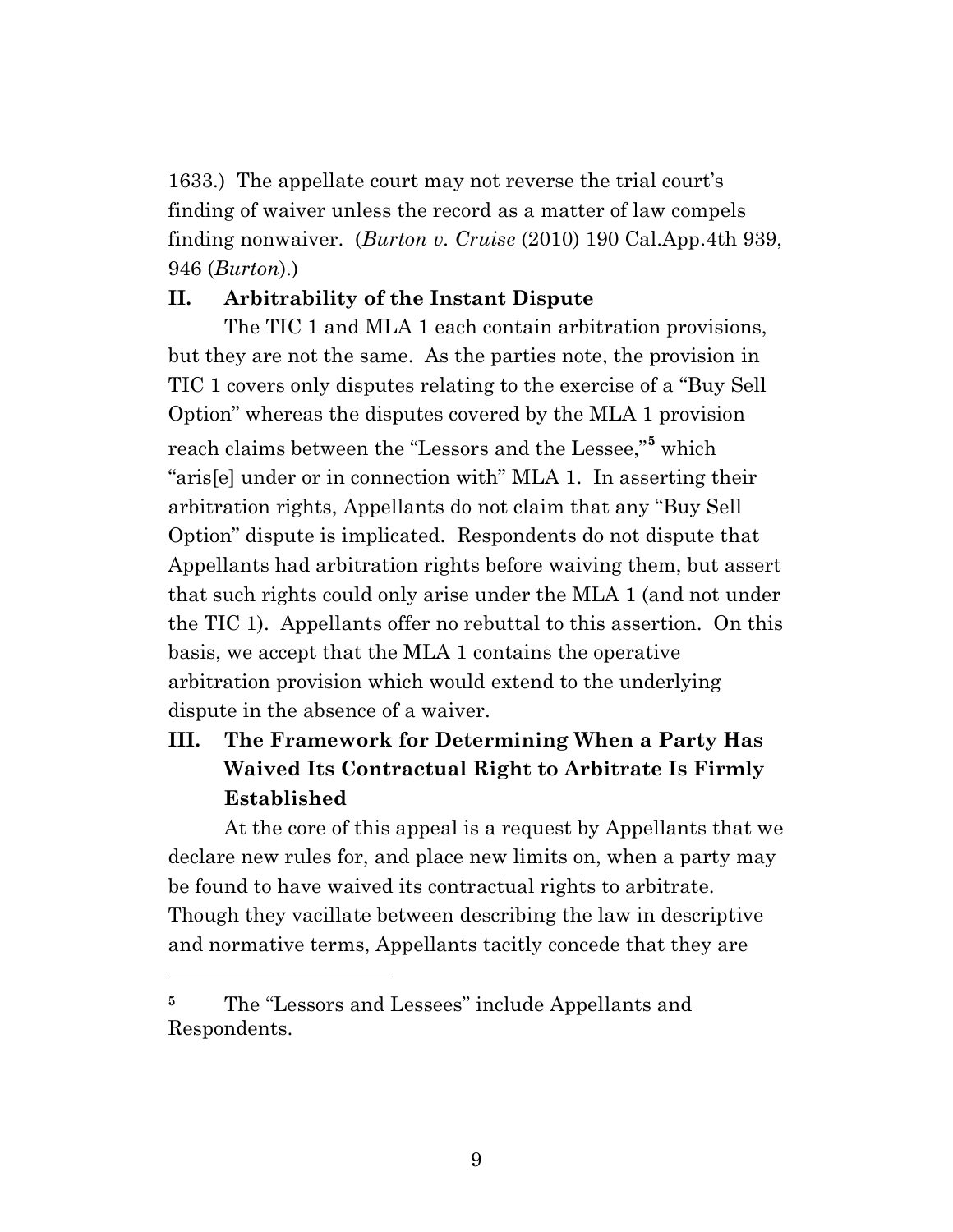advocating for a novel interpretation of California law that would revive their arbitration rights as a matter of law. Specifically, they ask that we "clarify the case law" to permit a finding of waiver *only* where (1) "the party seeking arbitration *unreasonably* delays in seeking to compel it by motion or petition," *and* (ii) "the party opposing arbitration has been *prejudiced* by moving [*sic*] party's actions or delay." Appellants ask us to further "clarify" that, "[i]n this context *prejudice*  specifically requires either 'judicial litigation of the merits of arbitrable issues' or a substantial alteration in the party's litigation position."

We must disagree with Appellants that their proposed "clarifications" represent "a fair and constrained reading of the case law." Standards that have been repeatedly reaffirmed by our Supreme Court give trial courts considerable flexibility to determine when waiver occurs. We have no authority to deviate from these rules. (*Auto Equity Sales, Inc. v. Superior Court* (1962) 57 Cal.2d 450, 455.) As explained in *St. Agnes Medical Center v. PacifiCare of California* (2003) 31 Cal.4th 1187 (*St. Agnes*), "no single test delineates the nature of the conduct that will constitute a waiver of arbitration." (*Id.* at p. 1195.) Rather, given the " "variety of contexts" " in which waiver may be found (*id.* at p. 1196), the following six factors (the *St. Agnes*  factors) are relevant to determining whether waiver has occurred:

" ' "(1) whether the party's actions are inconsistent with the right to arbitrate; (2) whether 'the litigation machinery has been substantially invoked' and the parties 'were well into preparation of a lawsuit' before the party notified the opposing party of an intent to arbitrate; (3) whether a party either requested arbitration enforcement close to the trial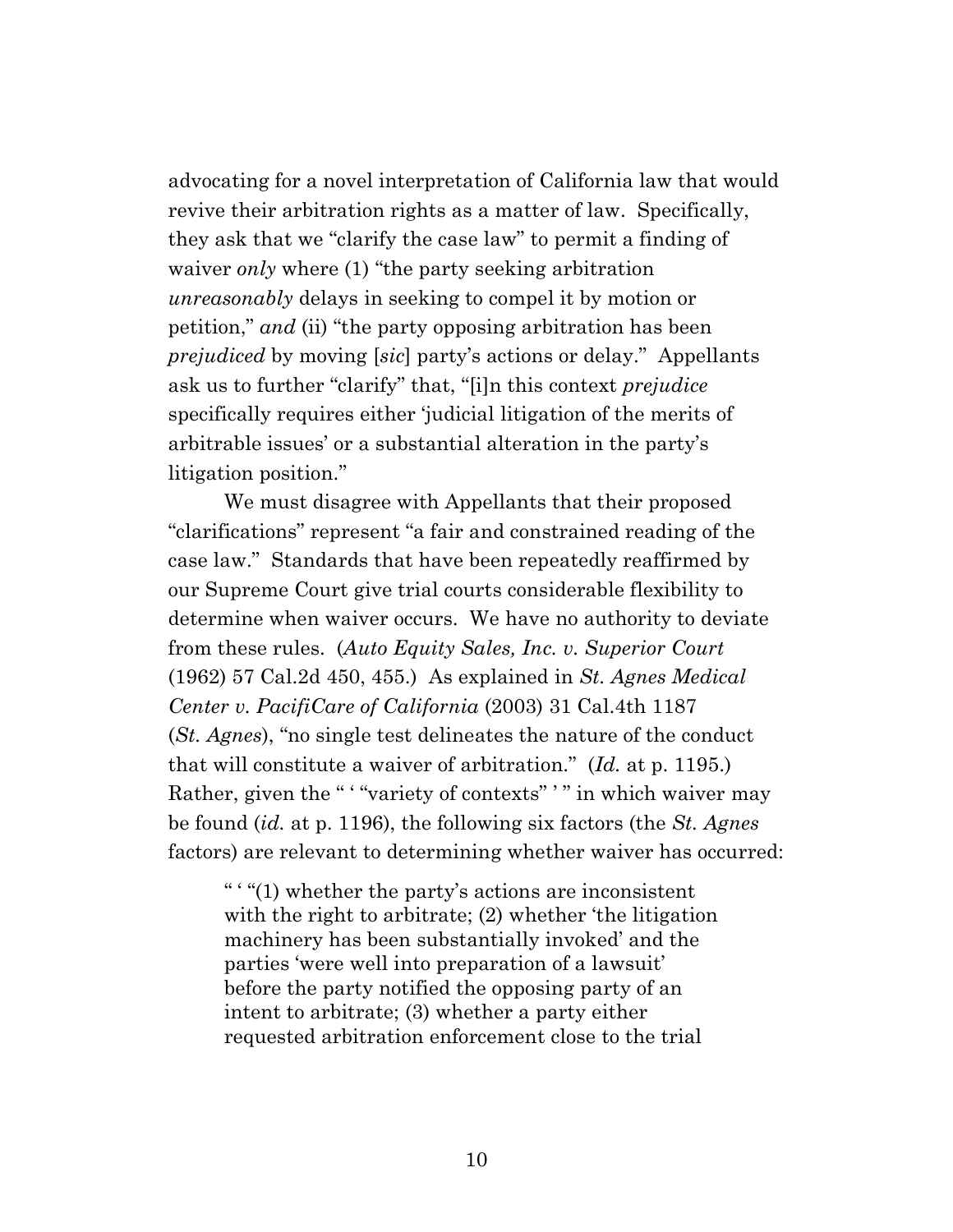date or delayed for a long period before seeking a stay; (4) whether a defendant seeking arbitration filed a counterclaim without asking for a stay of the proceedings; (5) 'whether important intervening steps [e.g., taking advantage of judicial discovery procedures not available in arbitration] had taken place'; and (6) whether the delay 'affected, misled, or prejudiced' the opposing party." ' " (*St. Agnes*, *supra*, 31 Cal.4th at p. 1196; see also *Wagner Construction Co. v. Pacific Mechanical Corp*. (2007) 41 Cal.4th 19, 30-31 [same]; *Iskanian, supra*, 59 Cal.4th at p. 375 [same].)

To the extent Appellants ask us to pronounce that the *St. Agnes* factors have collapsed into or must turn upon a single "prejudice" factor, we decline to do so. Courts have made clear that no one factor is predominant. (*Burton, supra,* 190 Cal.App.4th at pp. 944–945.) But it is fair to say that virtually every case that has found there to be a waiver of arbitration has cited to the existence of "prejudice" as one of the factors present. *St. Agnes* referred to prejudice as a "critical" factor under California law, and subsequent cases have found that "although prejudice has been held to be 'critical' in determining waiver, we also note the Supreme Court has cautioned courts to examine each case in context: 'no single test delineates the nature of the conduct that will constitute a waiver of arbitration.' [Citation]." (*Fleming Distribution Co. v. Younan* (2020) 49 Cal.App.5th 73, 84 (*Younan*); see also *Law Offices of Dixon R. Howell v. Valley* (2005) 129 Cal.App.4th 1076, 1097 ["While no single [*St. Agnes*] factor is determinative, it is nonetheless true that '[i]n California, whether or not litigation results in prejudice is also critical in waiver determinations. [Citations.]' "].) We have previously reached a similar conclusion in the context of a federal arbitration.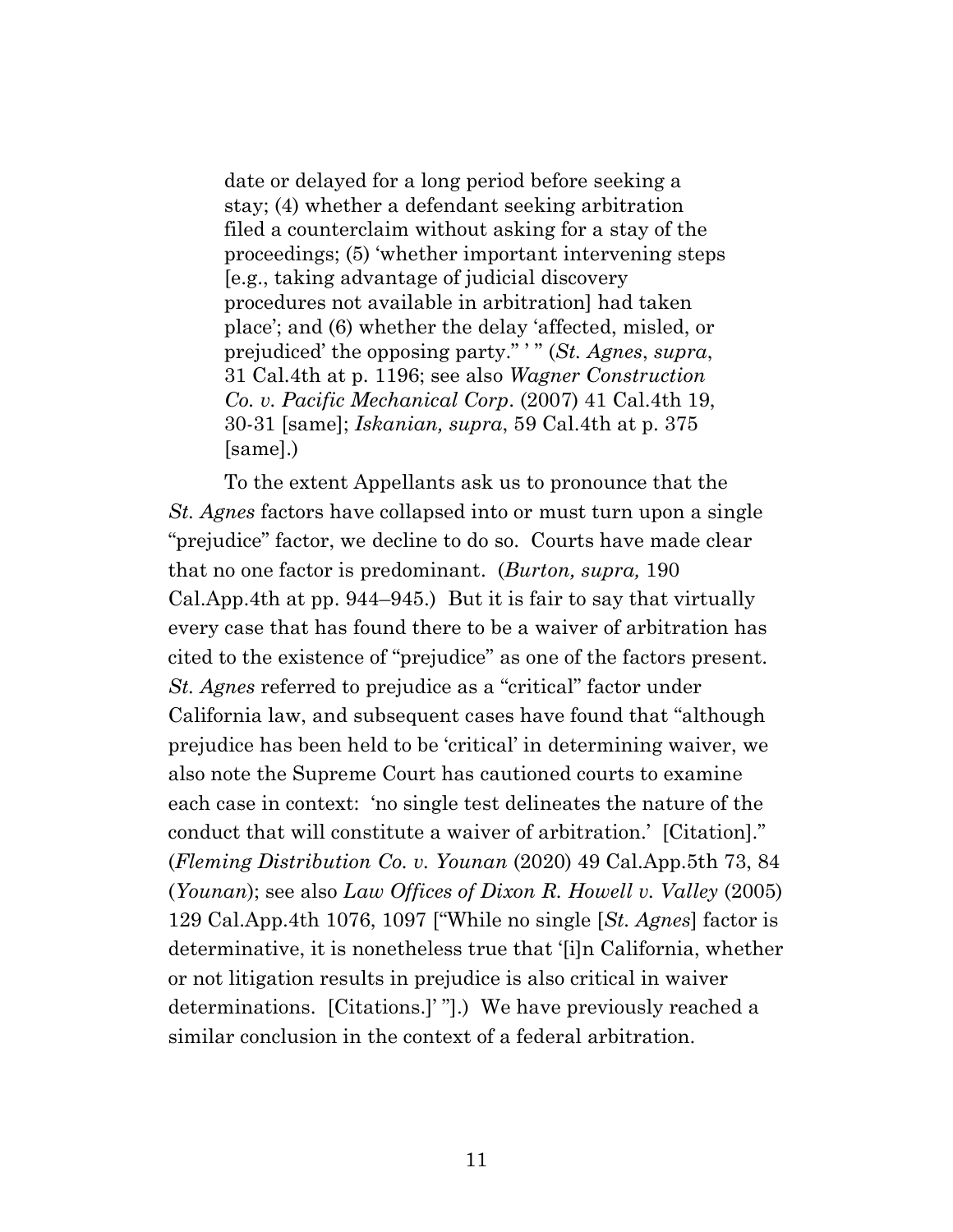(*Khalatian v. Prime Time Shuttle, Inc*. (2015) 237 Cal.App.4th 651, 654–655.)

We disagree with Appellants' argument that a more circumscribed test for when waiver occurs would necessarily promote California's policy favoring arbitration. Arbitration is favored because it allows parties to elect "a speedy and relatively inexpensive means of dispute resolution" (*Ericksen, Arbuthnot, McCarthy, Kearney & Walsh, Inc. v. 100 Oak Street* (1983) 35 Cal.3d 312, 322), and provides some relief for crowded court dockets (*Zakarian v. Bekov* (2002) 98 Cal.App.4th 316, 325). The breadth of circumstances in which waiver may be found encourages a party with the right to force arbitration to assert it promptly. Time, expense, and scarce judicial resources are all preserved by such an incentive, in furtherance of the interests underlying the policy favoring arbitration. Appellants' proposed test that would preclude waiver as a matter of law even with respect to a case like this one, that has remained in court for years before arbitration is sought, is counter to this policy.

Likewise, we do not share Appellants' concerns that the flexibility of the *St. Agnes* analysis affords trial courts too much discretion in determining whether waiver has occurred. Trial courts are uniquely positioned to evaluate the conduct of litigants before them within the broader context of a case. Given that the *St. Agnes* factors are largely concerned with such conduct, the deference we give to the trial courts' factual determinations is especially warranted in the context of alleged arbitration waiver.

We now turn to whether the record below supports the trial court's finding of waiver.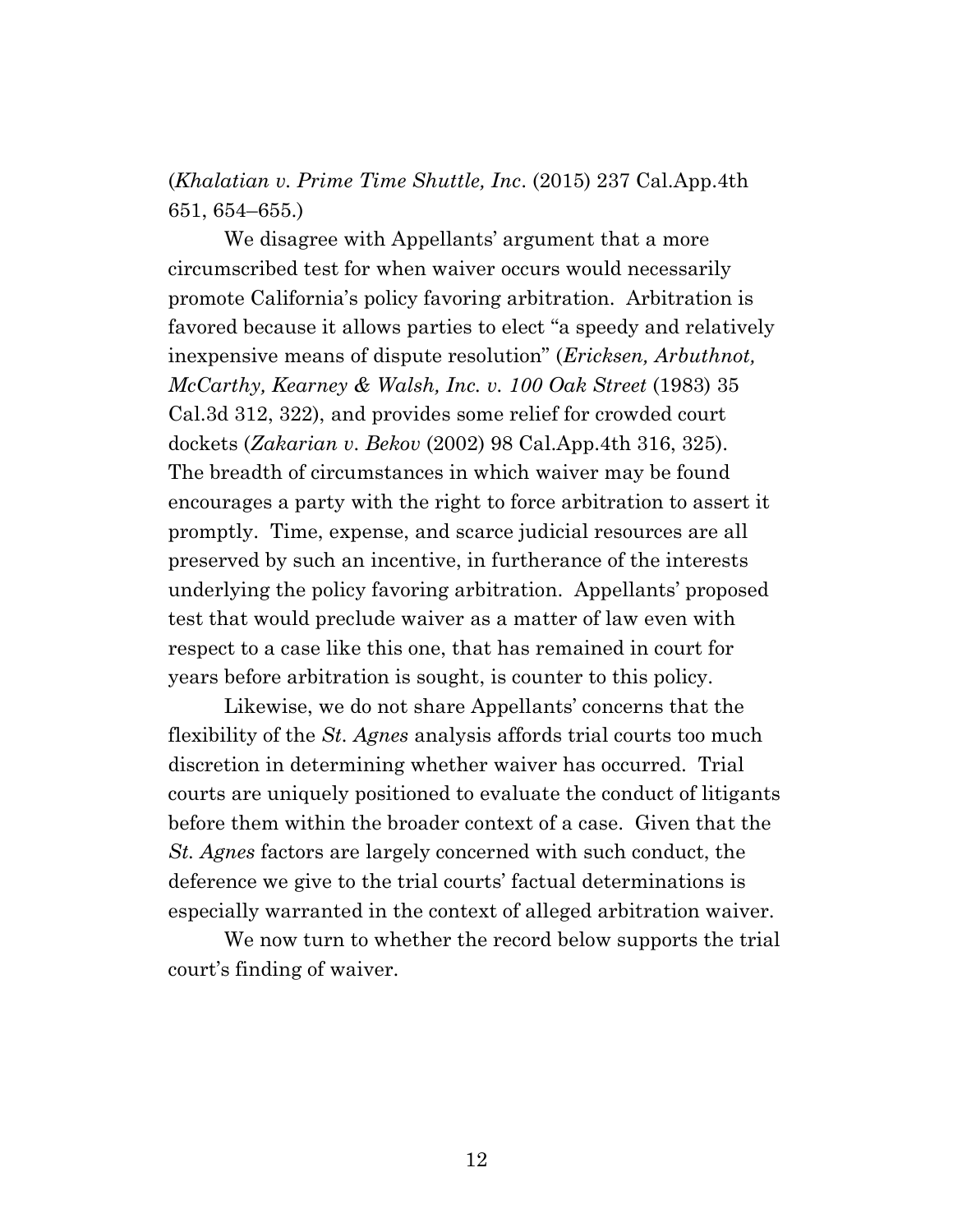#### **IV. The** *St. Agnes* **Analysis**

For the reasons that follow, we find substantial evidence supports the trial court's finding of waiver under the *St. Agnes*  factors.

## **A. Appellants Took Actions Inconsistent With the Right to Arbitrate**

Substantial evidence supports the trial court's conclusion that Appellants acted in a manner that was inconsistent with an intent to arbitrate. Appellants were sued in November 2018 but did not demand arbitration until July 19, 2019. At the same time as they made their initial demand, Appellants filed a crosscomplaint without seeking a stay of the case. Shortly thereafter, following the trustee's sale, they withdrew their arbitration demand and removed reference to the right to arbitration in subsequent case management statements. Until filing their motion to compel in December 2020, Appellants proceeded in the same manner as a party without any right to arbitrate, participating in case management conferences, filing motions, seeking ex parte relief, and seeking and participating in discovery.

Appellants' efforts to reconcile their conduct with a sincere and continuous intent to arbitrate are unavailing. They say they withdrew their July 2019 arbitration demand following the trustee's sale "simply [to] reflect[] th[e] reality [that] there was nothing to arbitrate because there was no longer any valid outstanding claim." This assertion is contrary to the record. No claims were dismissed as a result of the foreclosure. Indeed, Respondent Kokubu's partition claim currently remains pending in the trial court, as do most of Appellants' claims asserted the day they made their arbitration demand. These are among the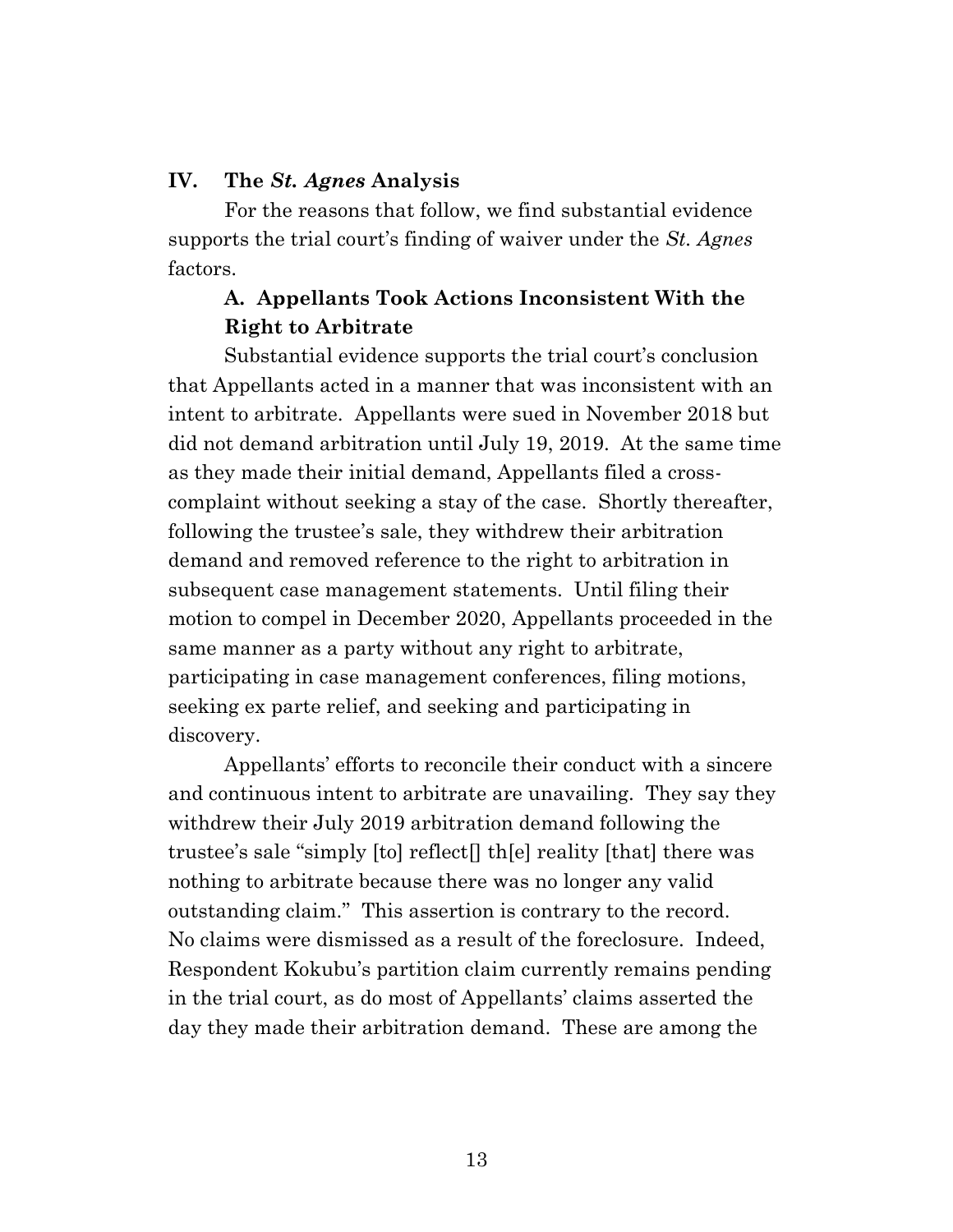same claims that Appellants now seek to arbitrate.

Further, Appellants say they wanted to remain before the trial court solely to expunge the lis pendens because of uncertainty over whether they could accomplish expungement through arbitration. However, this cannot be squared with either Appellants' demand for arbitration in July 2019 while the Kokubu lis pendens had been on record for more than six months, or with Appellants' five-month delay in seeking to compel arbitration *after* their lis pendens motion was resolved.

Moreover, Appellants' contention that they secretly intended to avail themselves of rights unique to the court before seeking to compel arbitration violates the adage that " '[t]he courtroom may not be used as a convenient vestibule to the arbitration hall so as to allow a party to create his own unique structure combining litigation and arbitration.'" (*Christensen v*. *Dewor Developments* (1983) 33 Cal.3d 778, 784 (*Christensen*)*.*) Courts routinely find such behavior inconsistent with the right to arbitrate. (See, e.g., *Sprunk v. Prisma LLC* (2017) 14 Cal.App.5th 785, 798 ["An attempt to gain a strategic advantage through litigation in court before seeking to compel arbitration is a paradigm of conduct that is inconsistent with the right to arbitrate"].)

Had Appellants wished to avoid claims of waiver after litigating expungement they should have made their intentions known instead of withdrawing their arbitration demand in writing and thereafter going silent on the topic (including in case management statements where disclosure of the right is mandatory). Section 1298.5 provides that a person does not waive their right to arbitrate by *filing* a lis pendens in court so long as they simultaneously seek to stay the action pending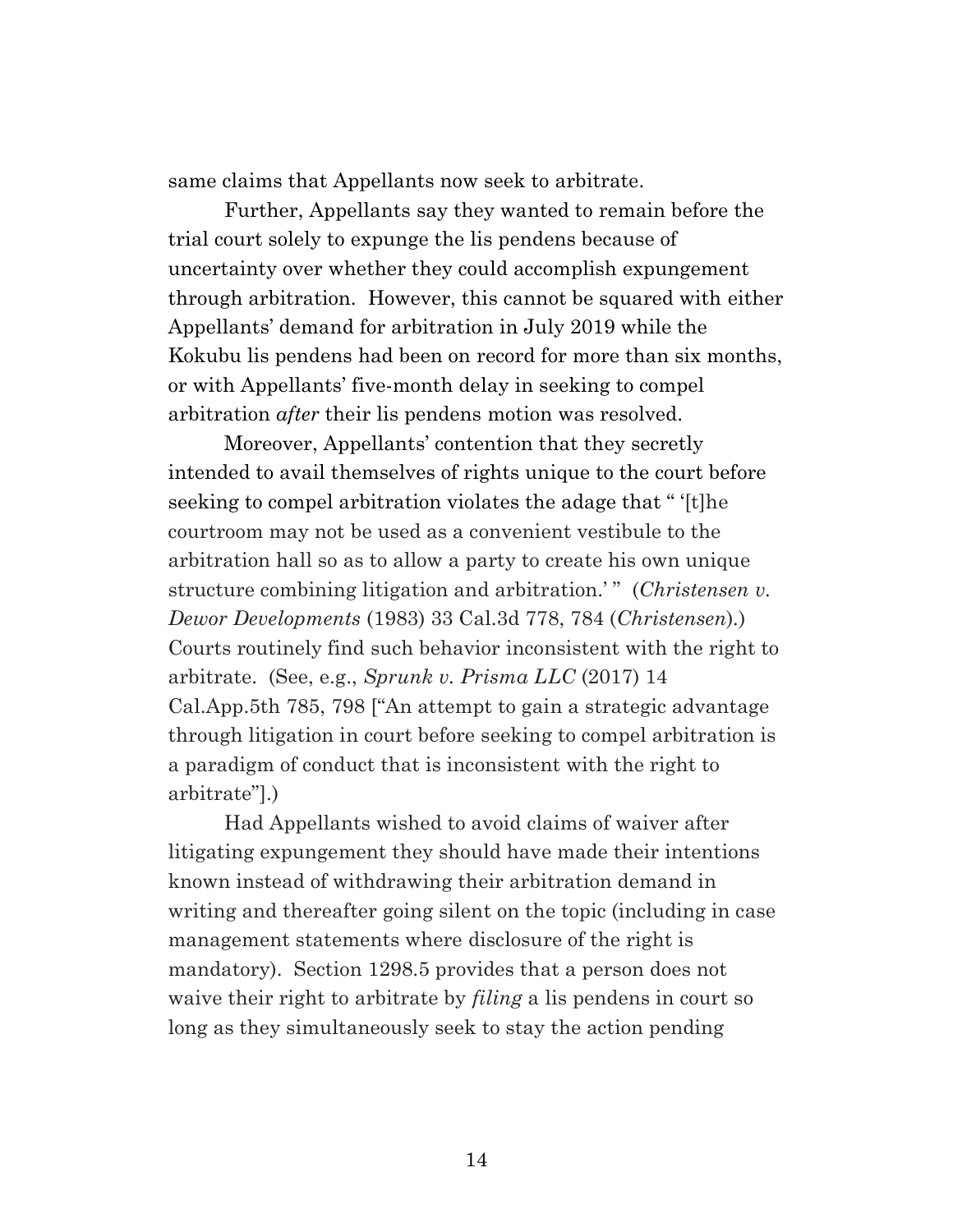arbitration. While this provision did not directly apply to Appellants in seeking *expungement* of a lis pendens, it does demonstrate they could have easily disclosed to the trial court and counsel an ongoing intent to arbitrate notwithstanding their apparent acquiescence to the judicial forum.

Finally, the trial court properly considered Appellants' discovery activities in considering whether their actions were inconsistent with a right to arbitrate. Appellants' arguments that they gained nothing from these activities do not change the fact that they were inconsistent with an intent to arbitrate. The MLA 1's arbitration provision denies them any right to discovery outside of "the exchange of any exhibits that the Parties propose to use at the arbitration hearing." By seeking to obtain information prohibited to them in arbitration, Appellants' conduct was consistent with seeking to resolve their disputes in the trial court and not in arbitration. (See, e.g., *Adolph v. Coastal Auto Sales, Inc*. (2010) 184 Cal.App.4th 1443, 1451 (*Adolph*) [defendant's actions found inconsistent with right to arbitrate where it "filed two demurrers, accepted and contested discovery request[s], engaged in efforts to schedule discovery, omitted to mark or assert arbitration in its case management statement"].)

# **B. Appellants Substantially Invoked the Litigation Machinery and Respondents Had Substantially Invested in the Lawsuit When Arbitration Was Invoked**

The trial court identified substantial evidence that Appellants substantially invoked the litigation machinery and that Respondents had substantially invested in the lawsuit by the time Appellants finally sought to compel arbitration in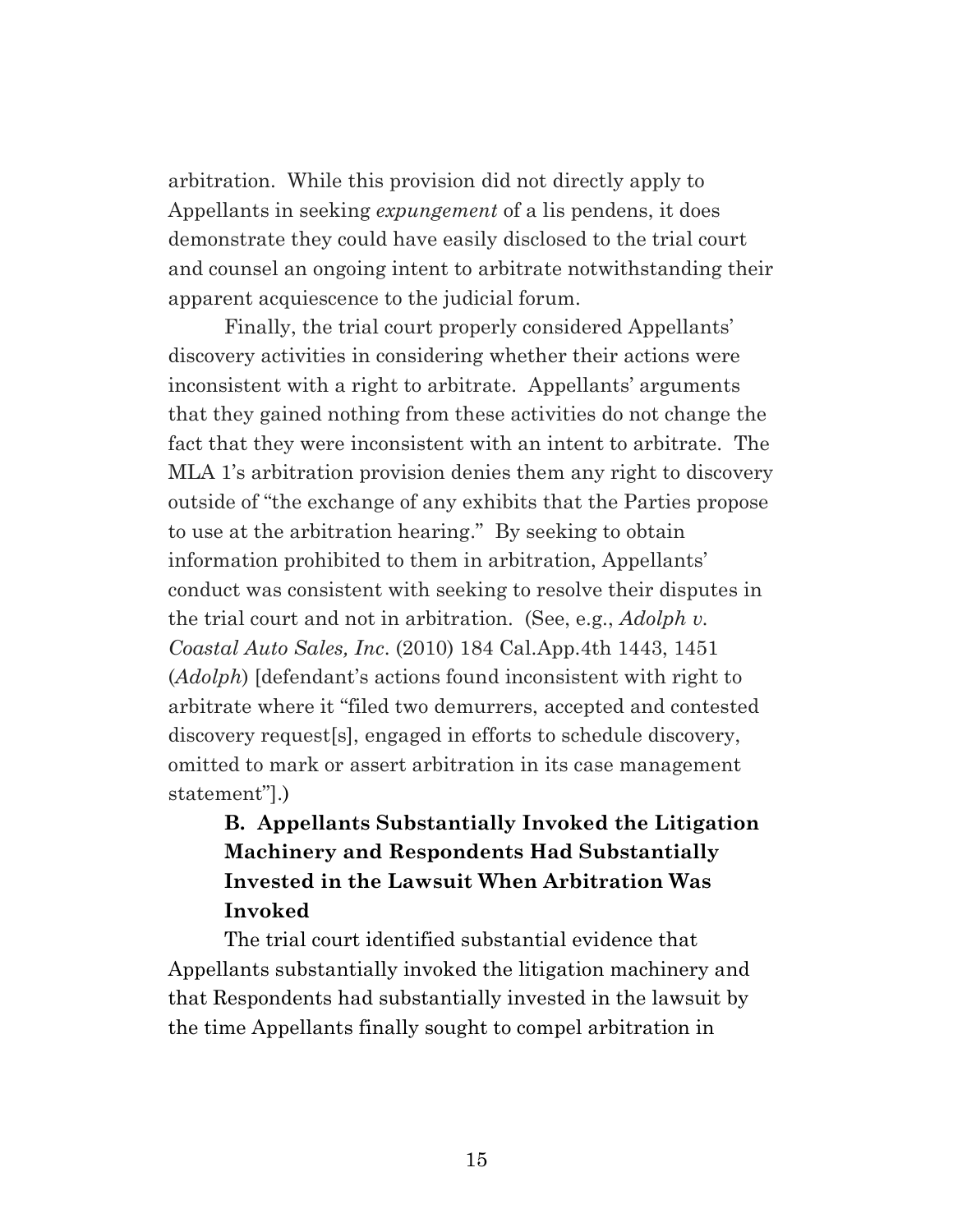December 2020. The court noted that Appellants variously (1) filed a cross-complaint seeking affirmative relief from the court; (2) filed ten motions, including five discovery motions, and five ex parte applications; (3) propounded discovery on the Japanese Investors; (4) noticed depositions; and (5) obtained relief with respect to the lis pendens. Though the discovery activities did not yield information to Appellants, they did force Respondents to incur substantial costs in responding and preparing for depositions. Likewise, Respondent Kokubu prepared and filed a motion for summary adjudication. He did so 11 months after Appellants withdrew their initial demand to arbitrate—a time when Kokubu would have been justified in believing the matter would proceed in court rather than in arbitration. All in all, the trial court found that the Japanese Investors had collectively incurred more than \$300,000 in legal fees litigating their cases in state court as opposed to the arbitral forum.

# **C. Appellants Delayed for a Long Period Before Seeking a Stay**

The trial court found that Appellants delayed for a long period before seeking a stay in order to arbitrate. They brought their arbitration and related motion for stay more than two years after Kokubu filed his lawsuit; sixteen months after withdrawing their initial arbitration demand; and five months after the trial court resolved their lis pendens expungement motion.

Citations in the parties' briefs reflect that how long is "too long" differs according to the circumstances. While we disagree with Respondents' suggestion that the length of a delay *alone* can render it unreasonable as a matter of law, the delay is often accompanied by costs incurred, changes in strategic advantage,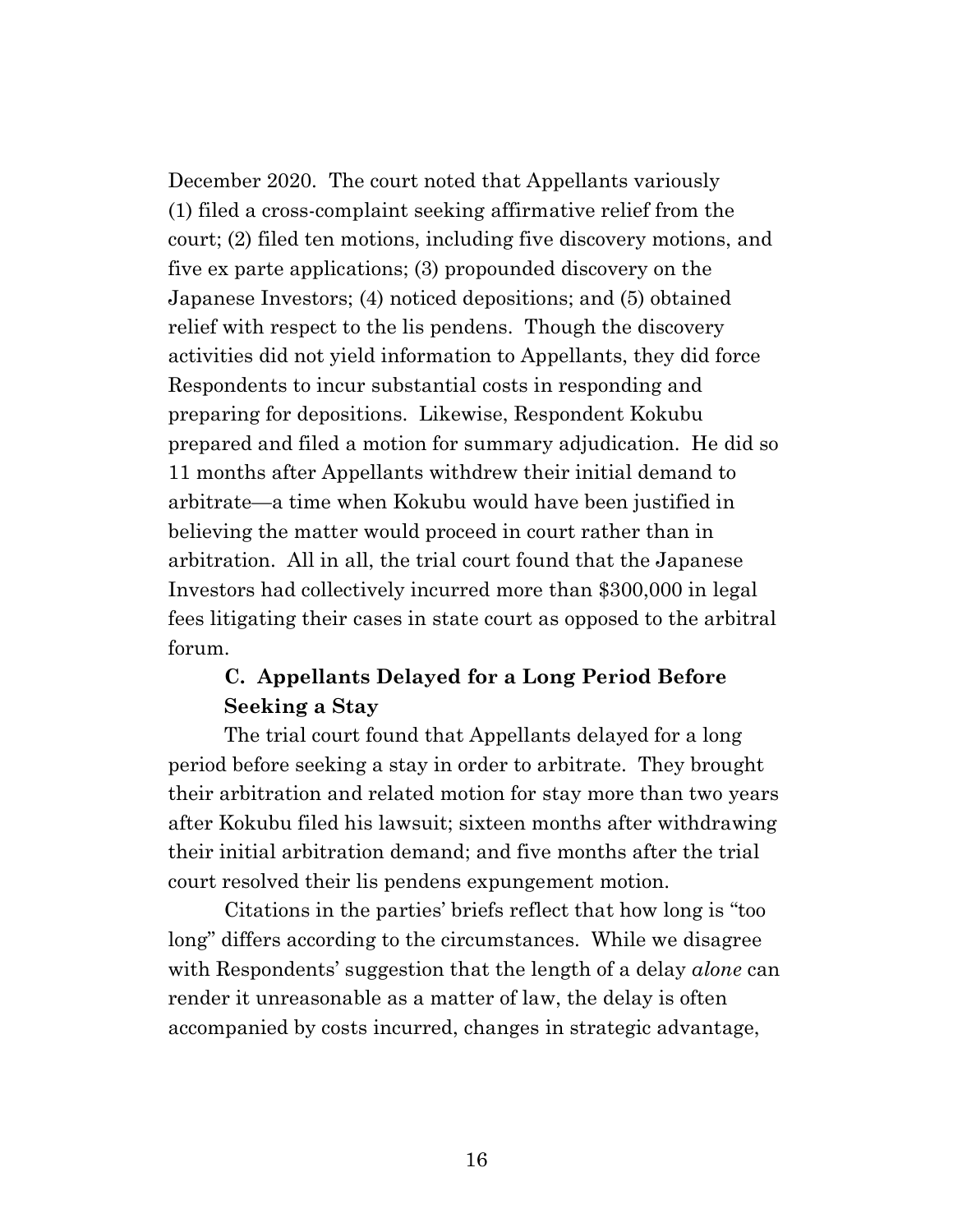use of disputed property, consumption of the time of parties and counsel, and other impacts that warrant careful consideration of the length of the delay and any justifications for it. This is not a case where there was delay unaccompanied by litigation activity by the parties. The over \$300,000 in legal fees incurred by Respondents alone reflects the substantial investment in the court process during the lengthy delay in invoking arbitration. And not just delay, but explicit waiver of arbitration by Appellants.

In *Burton*, *supra*, the court discussed the differing approaches to analyzing the impact of delay taken in *Sobremonte v. Superior Court* (1998) 61 Cal.App.4th 980 (*Sobremonte*) and *Groom v. Health Net* (2000) 82 Cal.App.4th 1189 (*Groom*). We agree with *Burton* that *Sobremonte* correctly recognized that substantial delay can create prejudice by depriving the parties of speedy and inexpensive dispute resolution, and that *Groom* improperly downplayed this factor. (*Burton, supra*, 190 Cal.App.4th at pp. 947–949.)

Appellants argue that they "delayed bringing the arbitration motion so that they could get the lis pendens expunged." But as Respondents point out, Appellants could not explain to the trial court why they waited approximately two years to file a motion to compel arbitration. During that time, they engaged in court litigation that went far beyond the narrow issue of lis pendens expungement. They made no effort to actively invoke arbitration proceedings while seeking limited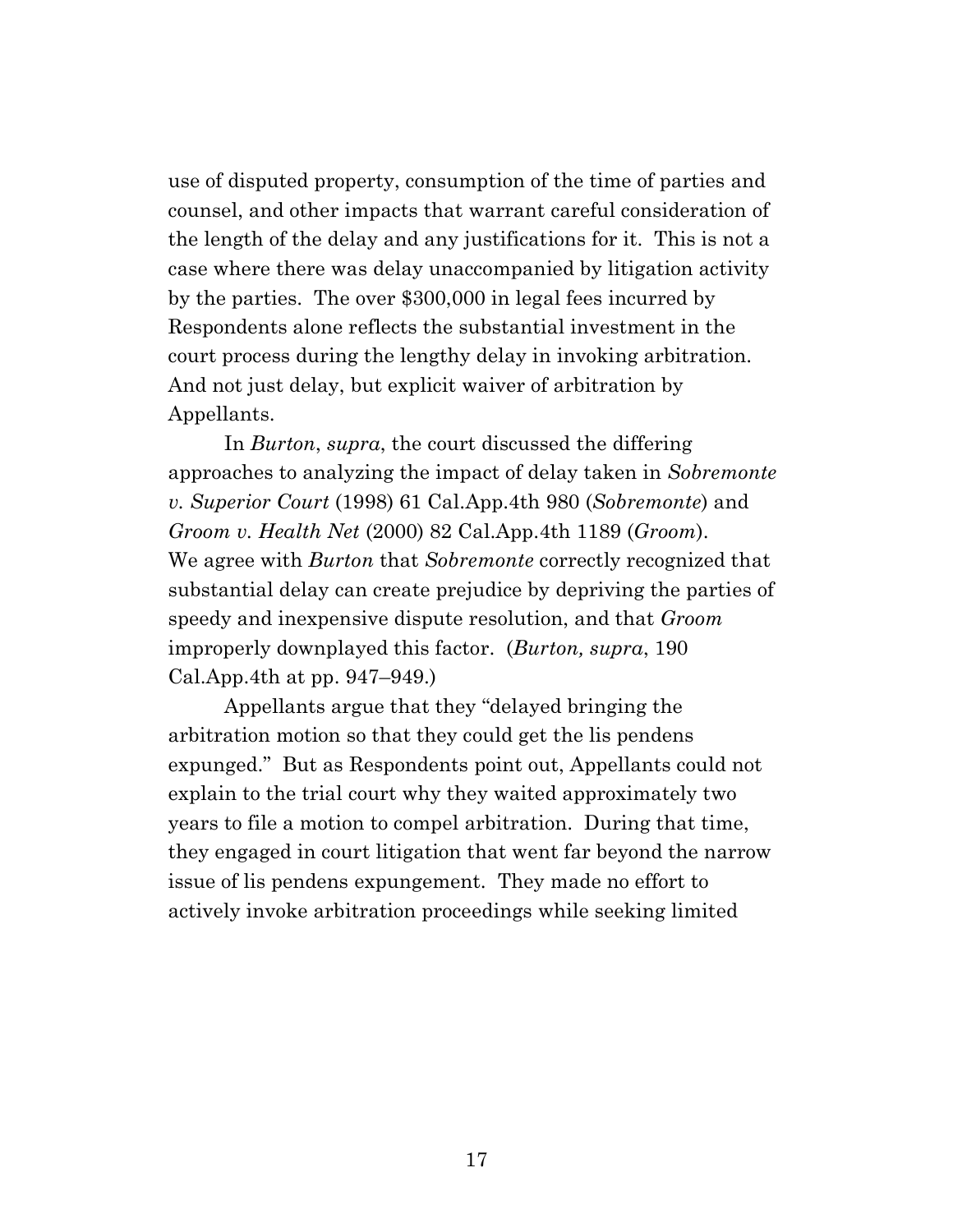resolution of the lis pendens issue.**<sup>6</sup>**

Moreover, the lis pendens litigation was resolved in June 2020 but Appellants held their motion to compel until that December. Appellants concede that the intervening five-month delay "is not attributable to the motions to expunge" but assert it "can be and is explained, in large part, by the COVID-19 pandemic and the resultant uncertainties faced by the Court and all parties and counsel." This argument is not supported by the record. Appellants' argument in their reply in the trial court about why they delayed for five months references no declaration or other evidence. Indeed, the asserted factual basis in the reply (delay due to COVID-19) was different than the factual basis asserted at oral argument (time needed to make a business decision of whether to post bond).

Between the date the trial court granted the expungement motion and the date Appellants filed their motion to compel arbitration, Appellants were active participants in the litigation and readily imposed on the trial court and Respondents when it served their interests. They variously gave written discovery responses, served discovery requests, served deposition notices, moved to quash a subpoena, moved ex parte to continue the trial date, moved ex parte to continue Respondent Kokubu's MSA, engaged in extensive meet and confer activities, and filed motions to compel discovery responses. With this context, the suggestion that COVID precluded filing their arbitration motion promptly after resolution of the lis pendens issue lacks evidentiary

**<sup>6</sup>** The trial court commented, "I have cases—it's not uncommon for people to come in on a lis pendens and also for me to make an order for arbitration. I mean, that's not unusual."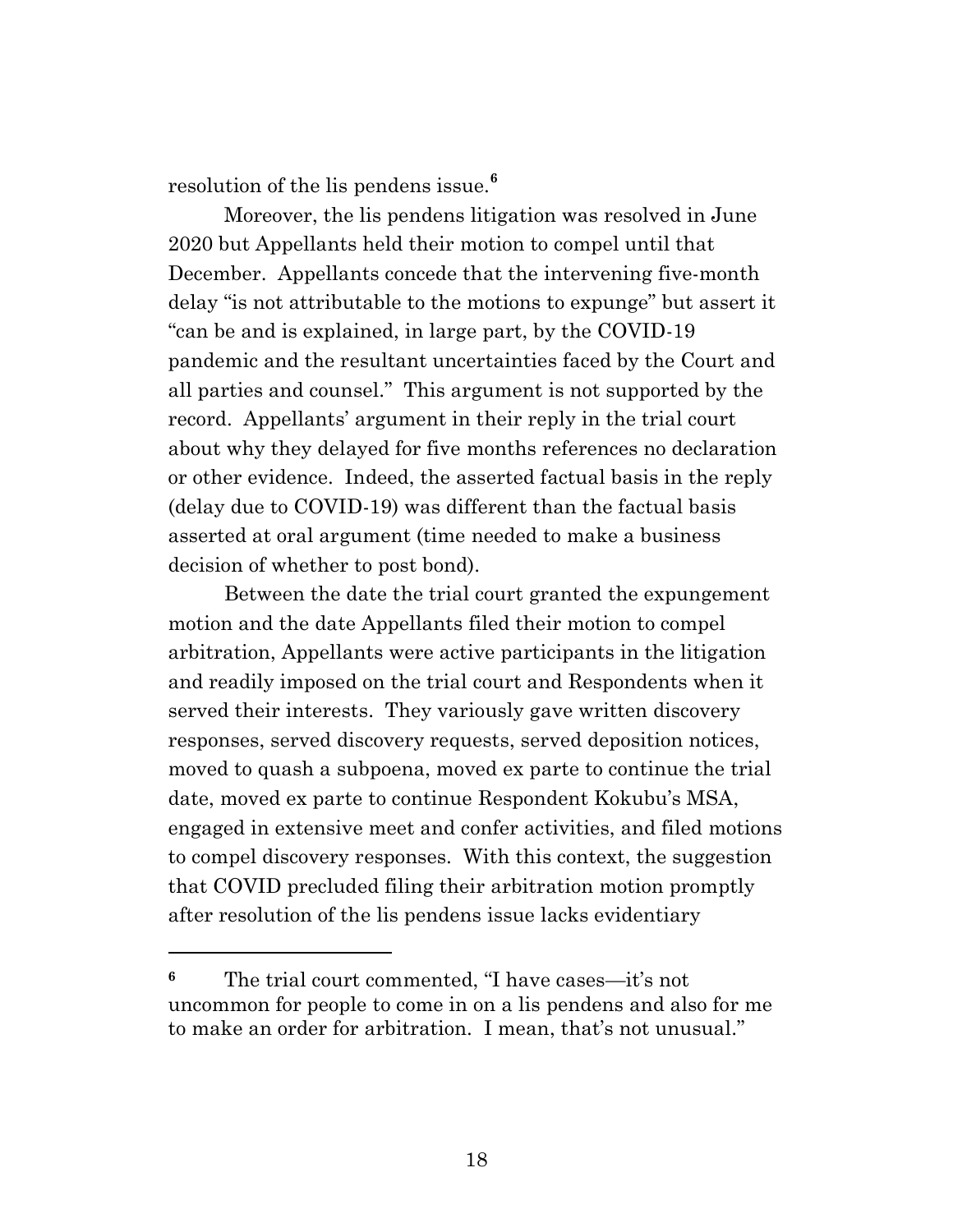support.

Finally, Appellants seek to shift the blame for their delay on Respondents. It is true that a party subject to an arbitration agreement who files in a judicial forum, or actively litigates in that forum, bears some responsibility for delays attending the court litigation process. However, a defendant who silently acquiesces to the judicial forum notwithstanding its contractual right to compel arbitration quickly comes to share that responsibility. There is a range of reasons that a plaintiff may choose the judicial forum, including innocent mistake, a meritorious argument that the arbitration agreement does not apply, and bad faith. There are also valid and/or tactical reasons a defendant may conclude that the litigation forum is preferable to arbitration in a given case. Appellants clearly made such a tactical decision when they withdrew their arbitration request. A defendant who opposes proceeding in a judicial forum should do so promptly so that the time and resources of the parties and the court are not wasted. (See *Christensen, supra,* 33 Cal.3d at p. 782 ["The defendant may seek a stay, or dismissal, of the action [subject to an arbitration right] [citation], and it is normally desirable that he do so promptly if he intends to do so at all . . ."].) A defendant that fails to act promptly does so at its own peril. If we were to adopt Appellants' reasoning, delay would cease to be a factor in considering a defendant's motion to compel arbitration.

The trial court did not err in finding Appellants unreasonably delayed demanding arbitration.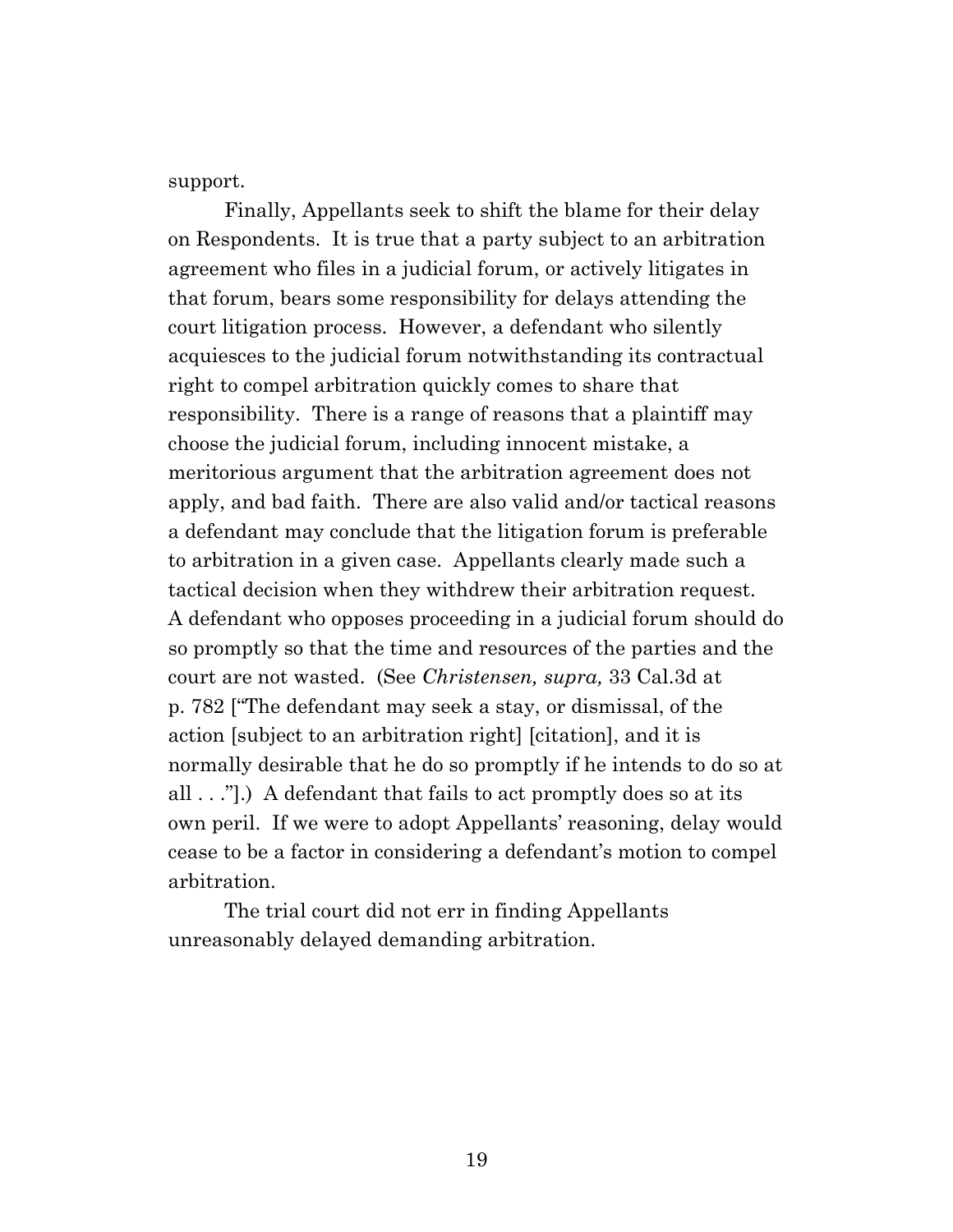# **D. Appellants Filed a Cross-Complaint Without Pursuing a Stay**

Appellants filed a cross-complaint on July 19, 2019, and demanded arbitration the same day. Contrary to their assertions, however, they did not seek a stay of the proceedings. They sought a stay only of the *trustee's sale*—a stay that they contended would give them time to arbitrate—but stopped short of asking the court to stay the case and leave the parties to their chosen arbitral forum. Moreover, Appellants dropped their demand for arbitration shortly after the trustee's sale went forward (and just 18 days after making the demand), but most of the claims in their cross-complaint remain pending to this day.

In the absence of an actual motion to stay, the trial court properly relied on the fact that Appellants filed a cross-complaint in denying their motion to compel arbitration.

# **E. Appellants Took Advantage of Judicial Discovery Procedures Not Available in Arbitration**

Appellants served extensive discovery requests and noticed depositions. These discovery tools were not available in arbitration under the terms of the MLA 1. Appellants urge that they received no information from Respondents through discovery such that their efforts to obtain discovery should not weigh against them in seeking to compel arbitration.**<sup>7</sup>** Nevertheless,

**<sup>7</sup>** We acknowledge some cases indicate that a movant's unsuccessful discovery attempts alone do not result in prejudice to the non-movant for the purposes of the waiver analysis. (See, e.g., *Groom*, *supra*, 82 Cal.App.4th at p. 1196.) We do not read these cases as precluding consideration of such discovery efforts in connection with the other *St. Agnes* factors. We also note that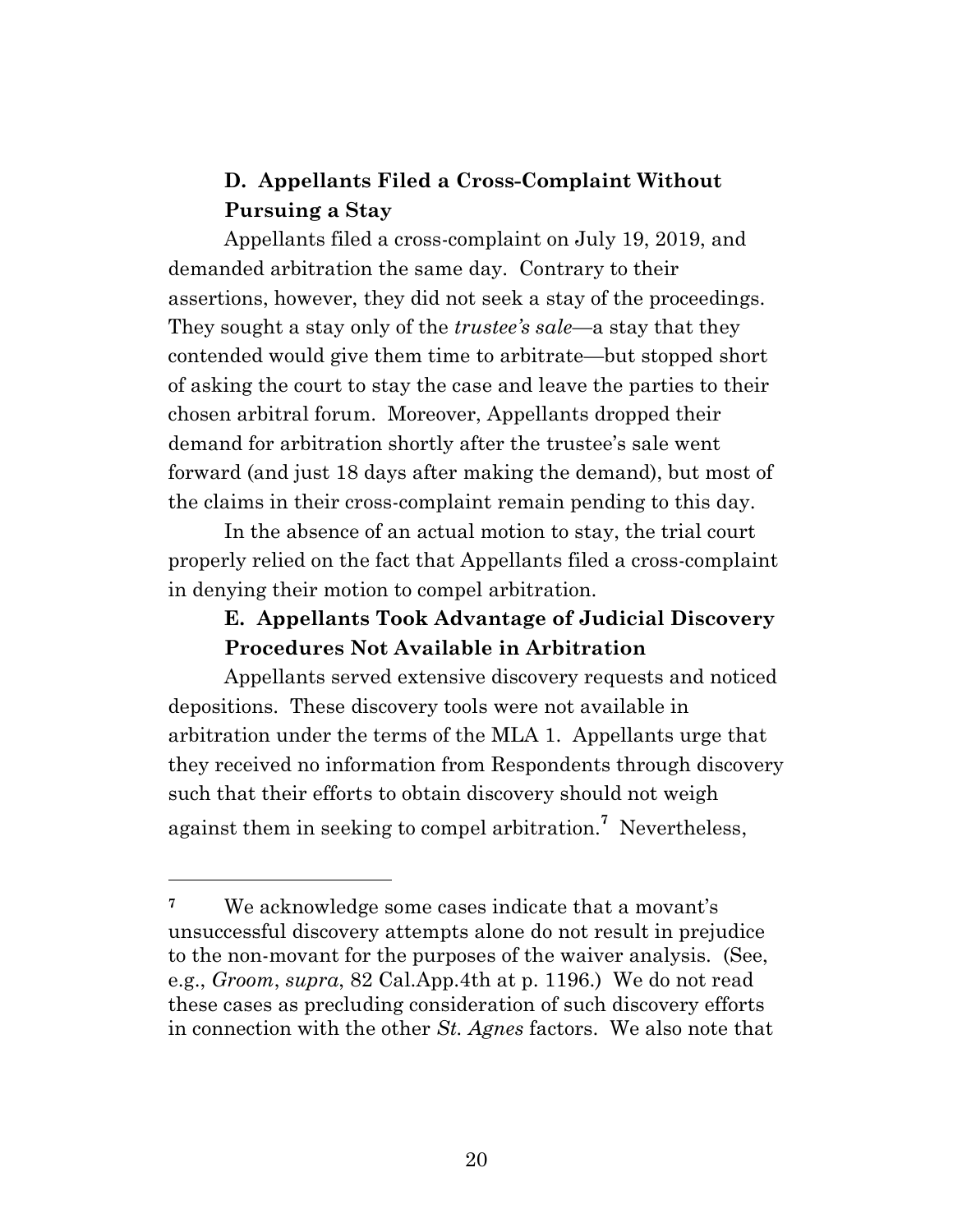Appellants forced responses from Respondents to which Appellants would not have been entitled in arbitration. Moreover, "even discovery responses totally devoid of substantive content . . . can reveal volumes about the strength and weakness of a party's case." (*Berman v. Health Net* (2000) 80 Cal.App.4th 1359, 1367, fn. omitted.)

We cannot conclude that the record lacks evidence that Appellants took advantage of judicial discovery procedures unavailable in arbitration. The trial court was therefore entitled to rely on the fact that Appellants sought extensive discovery in denying their motion to compel arbitration.

#### **F. Appellants' Conduct Prejudiced Respondents**

Appellants urge us to limit prejudice to situations where the opposing party has (i) provided information in compliance with civil discovery obligations that do not apply in arbitration; or (ii) "alter[ed] its litigation posture in a fundamentally inalterable or otherwise sticky [*sic*] way . . . ." Cases do not support such a limitation.

In *Burton*, the court explained that "a petitioning party's conduct in stretching out the litigation process itself may cause prejudice by depriving the other party of the advantages of arbitration as an 'expedient, efficient and cost-effective method to resolve disputes.' [Citation.] Arbitration loses much, if not all, of

there can be a wide spectrum of facts that may be described as "unsuccessful" discovery, from a single request for a deposition to dozens of motions to compel discovery. (Cf. *Adolph*, *supra*, 184 Cal.App.4th at pp. 1448-1449, 1451 [unsuccessful discovery efforts by movant supported finding of waiver].) We believe the trial court was in the best position to weigh the relative impact of the discovery that was propounded.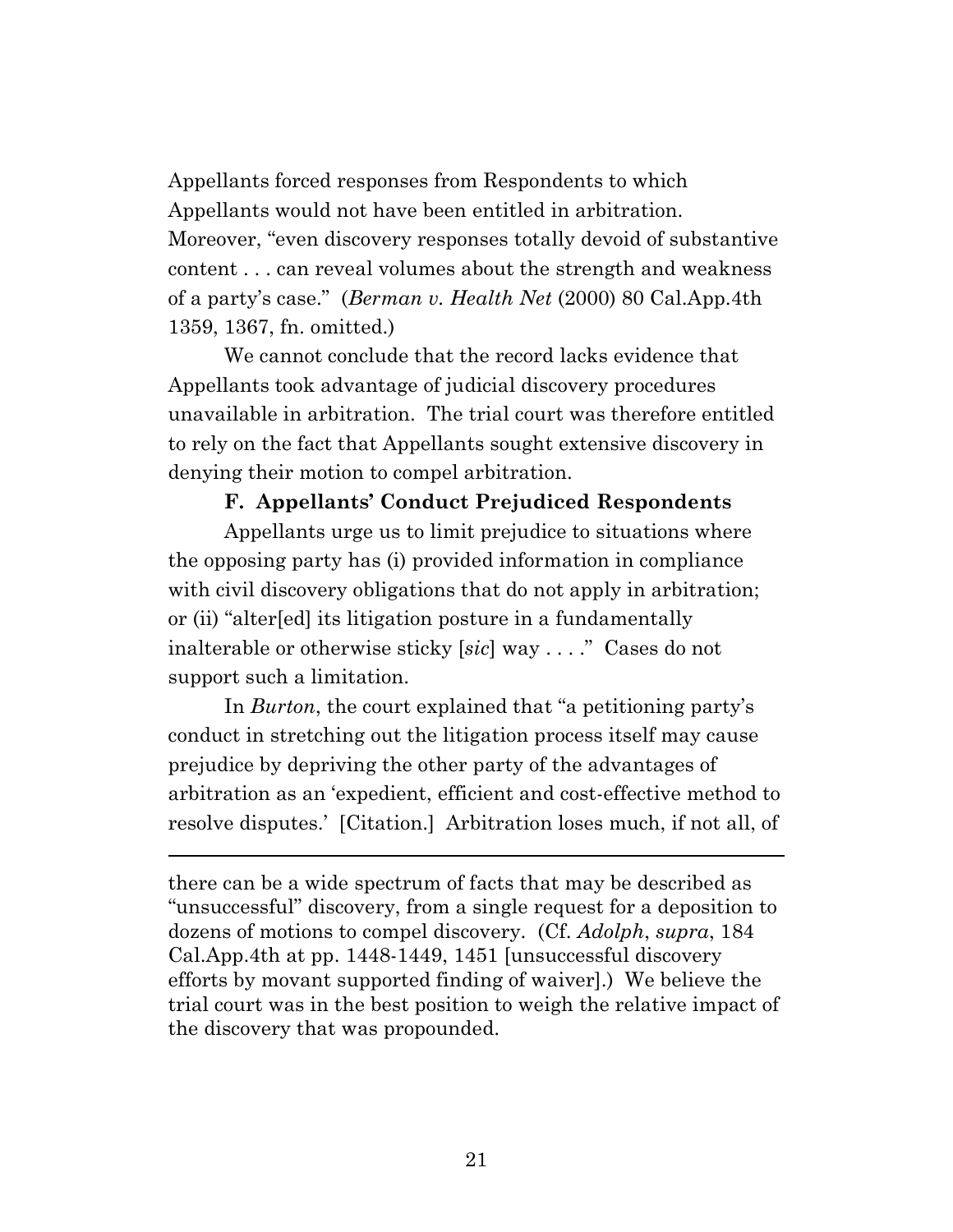its value if undue time and money is lost in the litigation process preceding a last-minute petition to compel." (*Burton*, *supra*, 190 Cal.App.4th at p. 948.) The Supreme Court has acknowledged *Burton* and declined to disclaim its analysis. (*Iskanian*, *supra*, 59 Cal.4th at p. 377.) We will not disclaim it here as the trial court determined that Appellants' delay was unreasonable and unjustified. (*Ibid.*)

Relying on *Burton* and other aligned decisions, the trial court concluded that Appellants had prejudiced respondents by unreasonably delaying their arbitration demand. In the two years that Appellants held their demand, Respondents incurred more than \$300,000 in costs. By holding their demand, they also delayed resolution of the case relative to when it might have concluded had they promptly exercised their right to compel arbitration. The trial court observed that Appellants' delay in moving to compel arbitration, among other things, "enabled [Appellants] to retain possession and control of the Property for a longer period of time . . . ." Appellants characterize this as improperly prejudging the merits of the case. However, other courts have considered delayed recovery of a claimed, but disputed, entitlement as contributing to prejudice resulting from a delayed arbitration demand. (See, e.g., *Younan*, *supra*, 49 Cal.App.5th at p. 83.)

#### **CONCLUSION**

We find that the record supports the trial court's conclusion that Appellants waived their right to arbitration. We therefore need not consider whether the trial court erred in finding that the third-party litigation exception also justified its ruling.